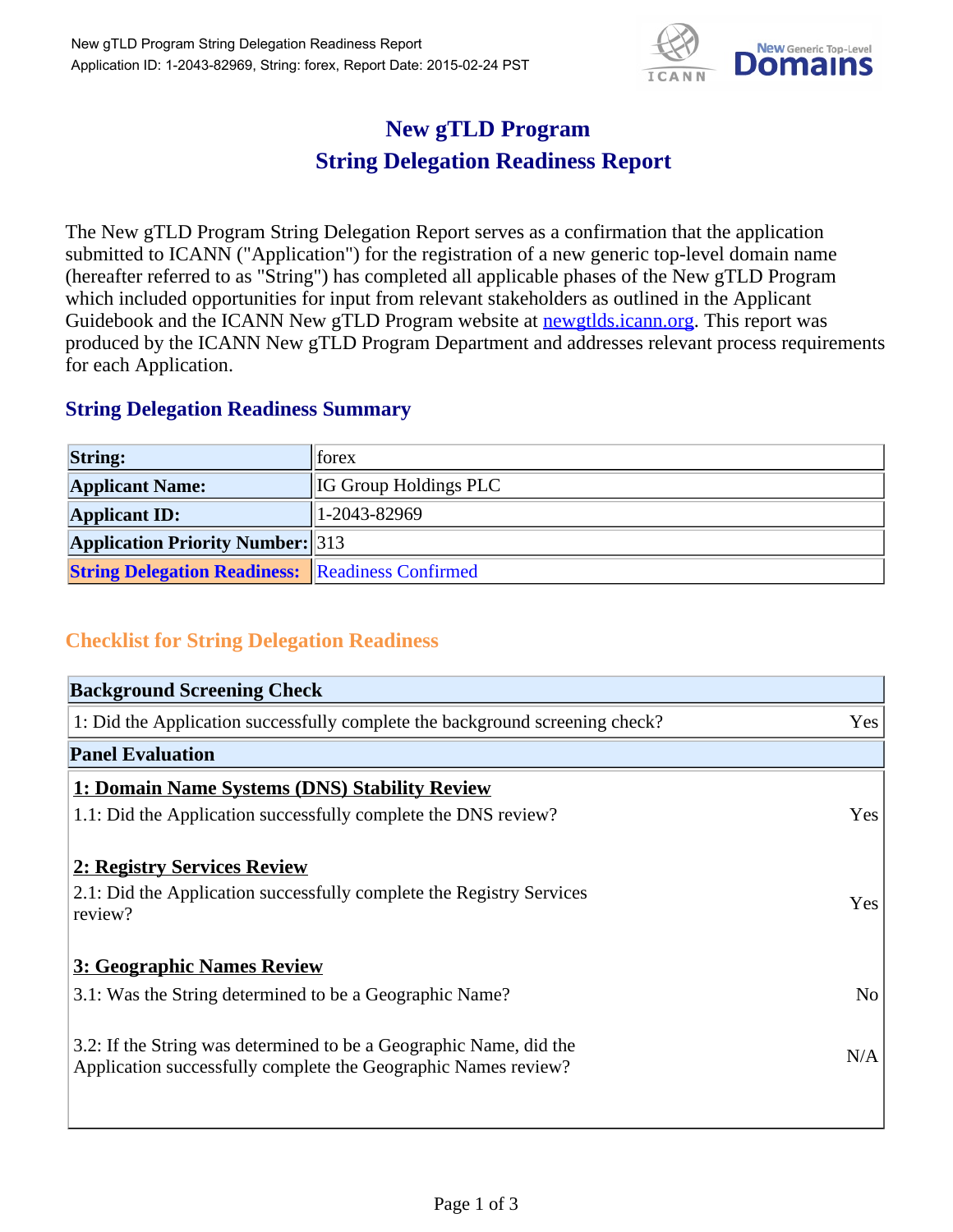

| 4: Financial Review                                                                |            |
|------------------------------------------------------------------------------------|------------|
| $\vert$ 4.1: Did the Application successfully complete the Financial Capability    | Yes        |
| review?                                                                            |            |
| <b>5: Technical Review</b>                                                         |            |
| 5.1: Did the Application successfully complete the Technical and                   | <b>Yes</b> |
| <b>Operation Capability review?</b>                                                |            |
|                                                                                    |            |
| <b>6: String Similarity Review</b>                                                 |            |
| $\vert$ 6.1: Was the Application determined to not be confusingly similar to other | Yes        |
| applied for strings, including through String Confusion Objections?                |            |
| 6.2: If the Application was determined to be confusingly similar to other          |            |
| applied for strings, including through String Confusion Objections, did the        |            |
| Application prevail in the string contention resolution process (CPE,              | N/A        |
| Auction, and/or Self-Resolution of String Contention via                           |            |
| withdrawal/termination of all other members in contention)?                        |            |

| <b>Public Comment Period</b>                                                                                                                                                                   |                |
|------------------------------------------------------------------------------------------------------------------------------------------------------------------------------------------------|----------------|
| 1: Was the public provided an opportunity to submit comments on the Application?                                                                                                               | Yes            |
| 2: Were comments for the Application considered by evaluation panels?                                                                                                                          | Yes            |
| <b>Objection Process</b>                                                                                                                                                                       |                |
| 1: Were objections filed against the Application?                                                                                                                                              | No             |
| 2: If objections were filed against the Application, did Applicant prevail in the dispute<br>resolution proceedings for all Legal Rights, Limited Public Interest and Community<br>Objections? | N/A            |
| <b>Governmental Advisory Committee (GAC) Advice</b>                                                                                                                                            |                |
| 1: Did the GAC have an opportunity to provide advice for the Application?                                                                                                                      | Yes            |
| 2: Did the GAC provide consensus GAC advice that the String should not be approved by<br>the ICANN Board?                                                                                      | N <sub>o</sub> |
| 3: If the GAC provided consensus GAC advice to the ICANN Board, did the ICANN Board<br>(or New gTLD Program Committee) accept the GAC advice?                                                  | N/A            |
| <b>Accountability Mechanisms</b>                                                                                                                                                               |                |
| 1: Was the Application the subject of a complaint or review through one of ICANN's<br>accountability mechanisms (Reconsideration or Independent Review)?                                       | No             |
| 1.1: If yes, did the BGC, ICANN Board or New gTLD Program Committee determine that<br>the Application should not proceed to contracting?                                                       | N/A            |